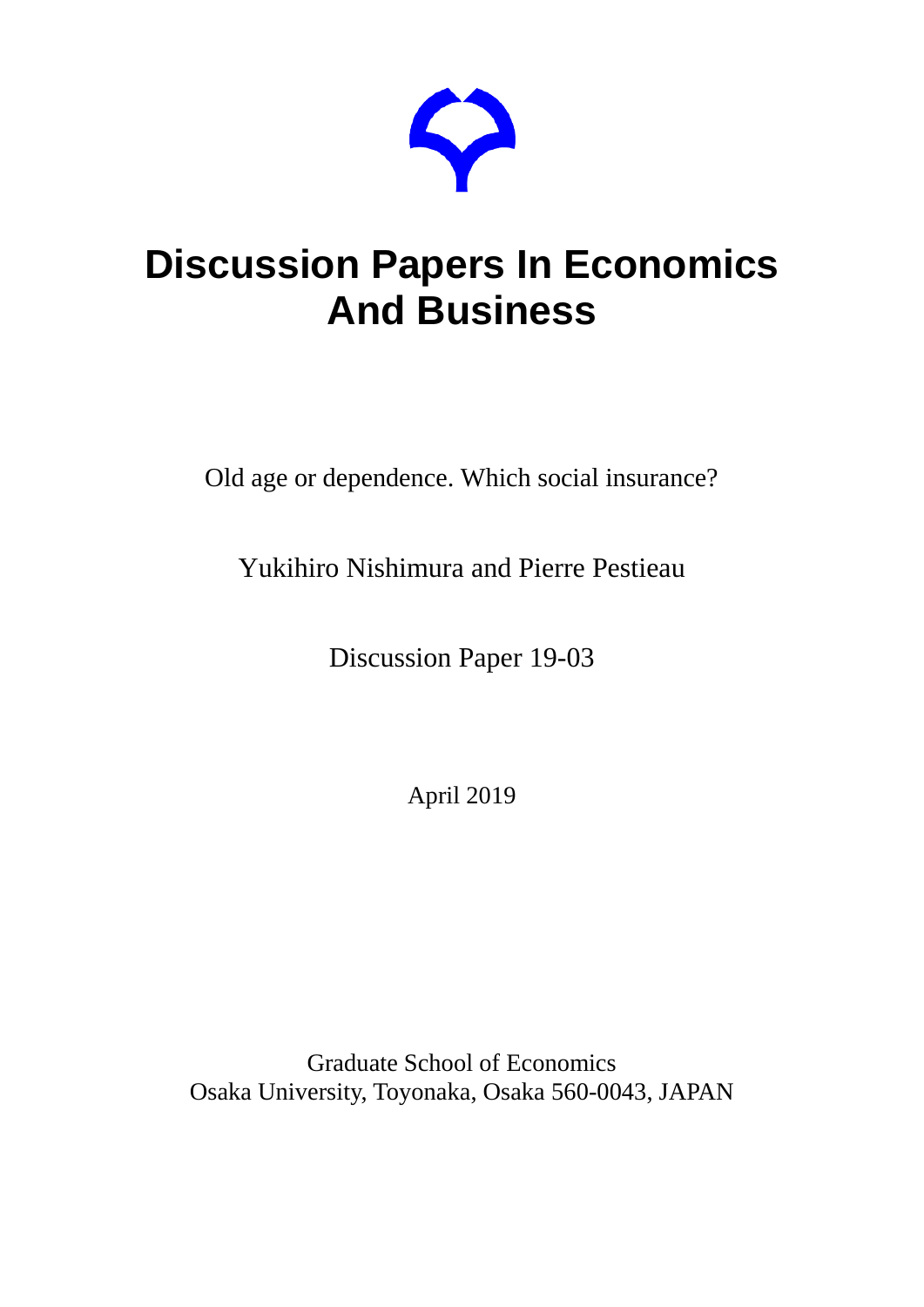# Old age or dependence. Which social insurance?

Yukihiro Nishimura*<sup>a</sup>∗†* and Pierre Pestieau*<sup>b</sup>*

*<sup>a</sup>* Graduate School of Economics, Osaka University, 1-7 Machikaneyama-cho, Toyonaka-shi

Osaka, 560-0043, Japan.

<sup>*b*</sup> CREPP, Universite de Liège, CORE.

Voie du Roman Pays 34, L1.03.01, B-1348 Louvain-la-Neuve, Belgium.

April 3, 2019

#### **Abstract**

We consider a society where individuals differ according to their productivity and their risk of mortality and dependency. We show that according to the most reasonable estimates of correlations among these three characteristics, if one had to choose between a public pension system and a long-term care social insurance, the latter should be chosen by a utilitarian social planner. With a Rawlsian planner, the balance between the two schemes does depend on the comparison between the probabilities of the worst off individual and the probabilities of the rest of society.

*JEL: H2, H5.*

*Keywords: long term care, pension, mortality risk, optimal taxation, liquidity constraints.*

*<sup>∗</sup>*Corresponding author. Tel: +81-6-6850-5230. E-mail: ynishimu@econ.osaka-u.ac.jp

*<sup>†</sup>*This paper was developed while Pestieau visited Osaka University. The financial support from Osaka University (International Joint Research Promotion Program for Support of Short Term Personnel Costs) is gratefully acknowledged. Nishimura acknowledges the financial support from the Grants-in-Aid for Scientific Research (C) (the Ministry of Education, Culture, Sports, Science, and Technology, 24530348 and 18H00866) and Strategic Young Researcher Overseas Visits Program for Accelerating Brain Circulation (Japan Society for the Promotion of Science, J2402).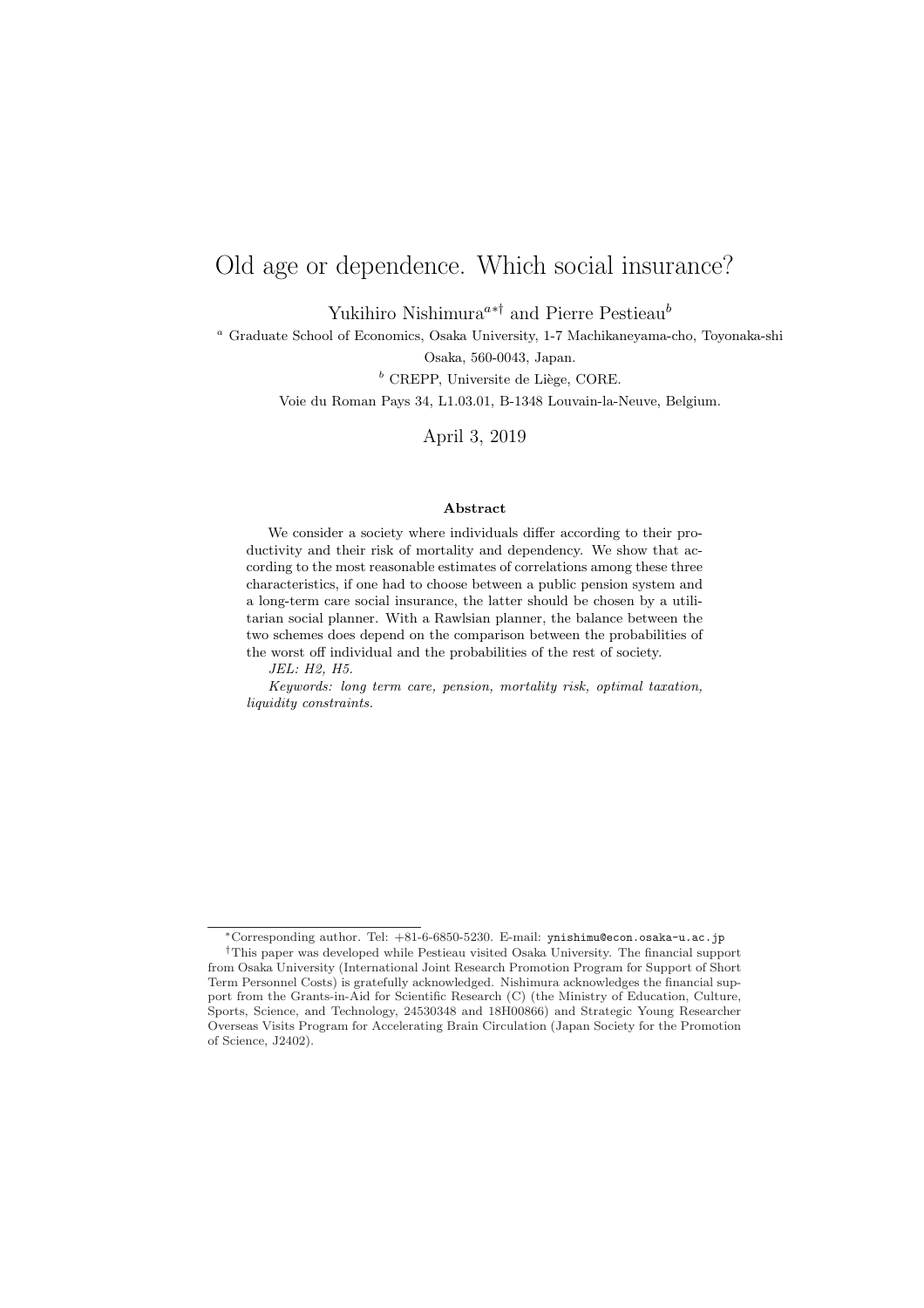### **1 Introduction**

Assume that a government has to choose between a public pension system and a long term care social (LTC) insurance. Admittedly this is an odd dilemma that could be explained by limited public funds. We show in this short paper that priority should be given to the LTC scheme. This finding is a bit paradoxical given that in a number of countries we observe generous pensions systems and quasi-inexistent public support to dependence in the old age.

To achieve this result, we consider a two-period economy with three states of nature: the first period (people work and save), the second period (people retire) with a healthy state, and the second period with dependency (Cremer et al. (2010), Cremer and Pestieau (2014)). Society comprises a number of individuals who differ in their productivity and their probability of survival and dependence. We have strong evidence concerning the correlation between those probabilities. According to the recent waves of Survey of Health, Ageing and Retirement in Europe (SHARE), we indeed observe a positive correlation between income and longevity, and a negative correlation between income and dependence, conditional or not upon survival. Given these stylized facts, and assuming the existence of saving and LTC private insurance, it is intuitive that a redistributive LTC scheme brings more utility to the poor than a redistributive social security. One dollar devoted to a LTC public benefits them more than a dollar spent on public pensions. This is true as long as individuals, particularly those with low income, have a positive saving and a positive LTC insurance, or alternatively they can have negative saving and/or private LTC insurance (the absence of liquidity constraints). When these assumptions do not hold, we show that the superiority of LTC social insurance over public pensions still holds under some plausible conditions.

When the objective of the government is Rawlsian, then the desirability of public LTC scheme depends on the comparison between the probabilities of the worst-off individual and the average probabilities. However, the superiority of LTC benefits over social security is more limited than in the utilitarian case.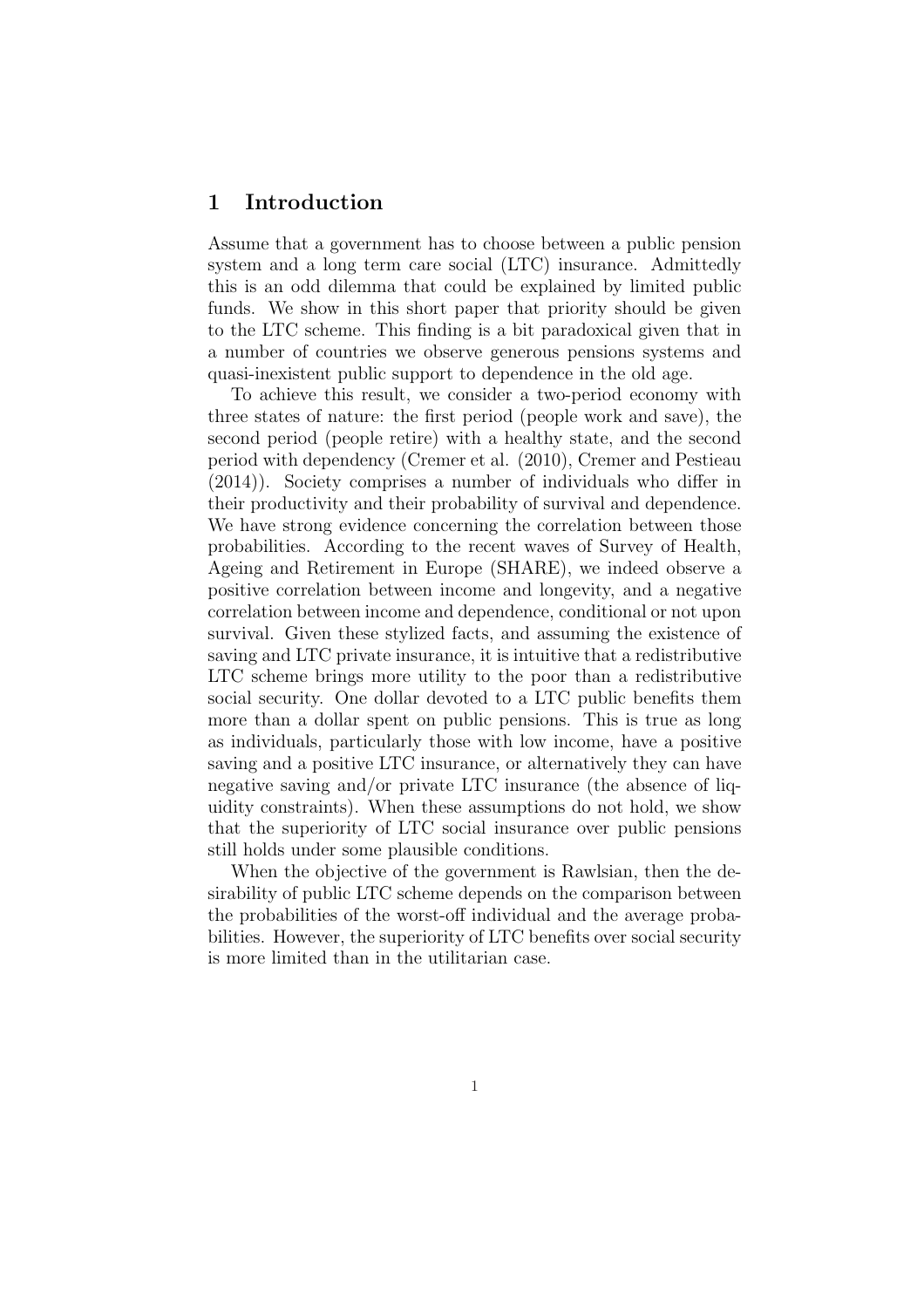# **2 The Model**

Consider a two-period model, where individuals work and save in the first period and retire in the second. In the second period people face different risks of mortality and dependence. There are *I* types of individuals. The proportion of type  $i$   $(i = 0, 1, ..., I)$  individuals is denoted by  $n_i$ , with the total number of individuals born in the first period being normalized to unity:  $\sum_{i=0}^{I} n_i = 1$ . Each individual of type *i* is characterized by three characteristics: (i)  $w_i$  (labor productivity in the first period), (ii)  $\pi_i$  (the probability to be alive in the second period), and (iii)  $p_i$  (the probability of becoming dependent in the second period). From the Survey of Health, Ageing and Retirement in Europe (SHARE), we know that at least for the Eurpean countries covered the following relations hold:

- longevity  $(\pi_i)$  increases with income.
- conditional upon survival, the probability of dependency  $(p_i)$ decreases with income.
- the probability of dependency  $(\pi_i p_i)$  decreases with income.

Consistent with these facts, we assume  $cov(w_i, \pi_i) > 0$ ,  $cov(w_i, p_i) <$ 0 and  $cov(w_i, \pi_i p_i) < 0.1$ 

Let  $c_i$  denote individual *i*'s first period consumption,  $\ell_i \in [0, \overline{\ell}]$ denote labor supply, *d<sup>i</sup>* represent the second period consumption if (s)he is healthy, and  $m<sub>i</sub>$  denote care expenditures in case of dependency. An individual's expected lifetime utility is given by

$$
U_i = u (c_i - v(\ell_i)) + \pi_i (1 - p_i) u(d_i) + \pi_i p_i H(m_i).
$$

In the following we denote  $x_i = c_i - v(\ell_i)$ . We assume  $u' > 0$ ,  $u'' <$  $0, v' > 0, v'' > 0, H' > 0, H'' < 0, v'(0) = 0 \text{ and } v'(\overline{\ell}) > 0$  $\max_{i=1,\dots,I} w_i$ . We also assume  $H'(y) > u'(y)$  for all  $y > 0$ , to reflect costly needs for dependency.

Private saving is invested in a perfect annuity market with a zero interest rate. From saving  $s_i$ , type *i* has a return  $s_i/\pi_i$ . There is also a private insurance market against dependency. From the insurance purchase  $P_i$ , type *i* receives  $P_i/(\pi_i p_i)$ , where the return is inversely proportional to the individual's risk of dependency.

<sup>1</sup>Our stylized model in the following yields that life-time incomes are increasing in wage *wi*.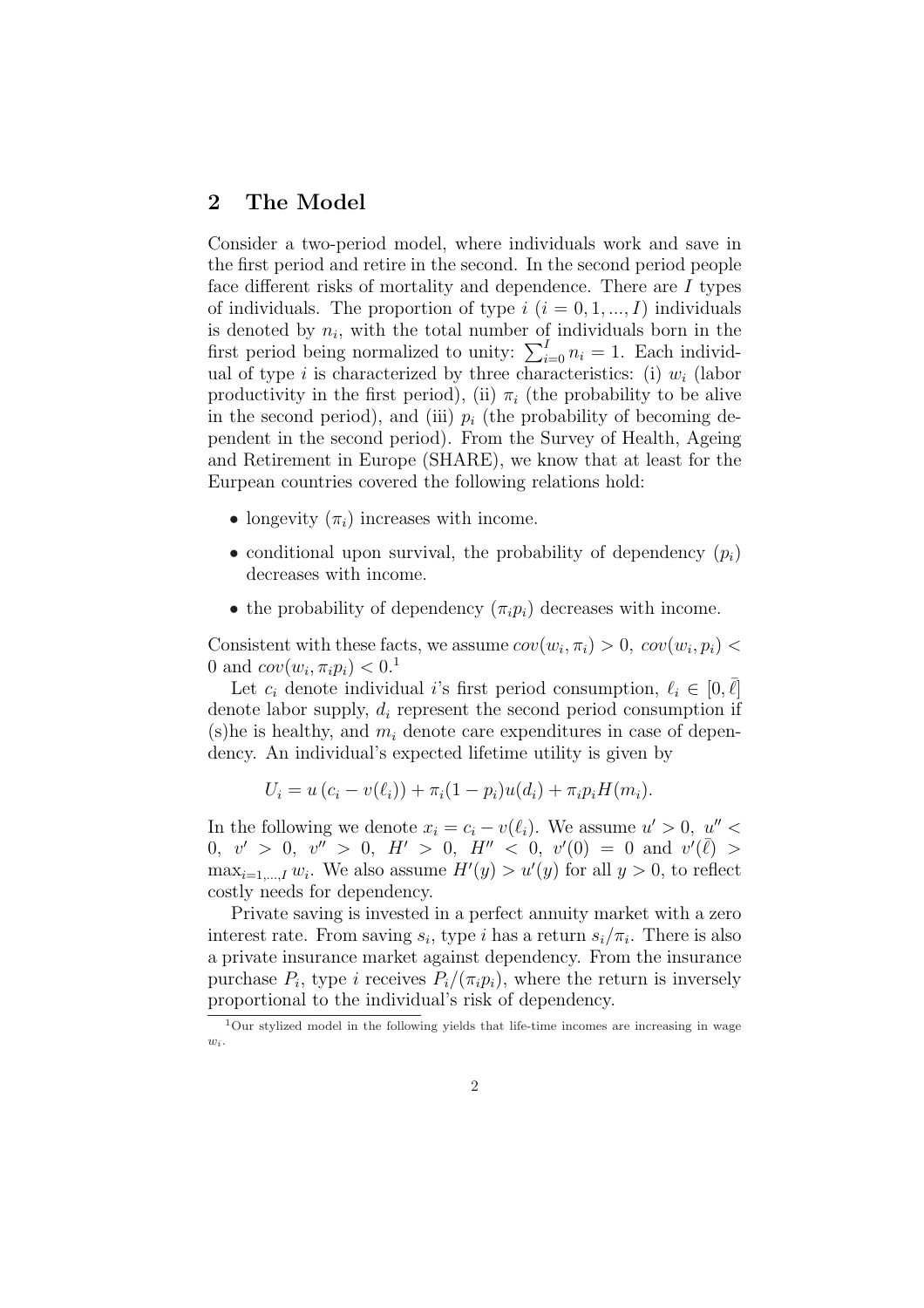The government imposes (i) linear income taxes ( $\tau \geq 0$ ), (ii) flatrate pension  $(r \geq 0)$ , and (iii) uniform long-term care benefit  $(q \geq 0)$ 0). Individuals choose labor supply  $(\ell_i)$ , savings  $(s_i)$ , and private insurance  $(P_i)$  while taking the government's scheme as given:

$$
U_i = u((1 - \tau)w_i \ell_i - s_i - P_i - v(\ell_i))
$$
  
+ 
$$
\tau_i(1 - p_i)u(s_i/\pi_i + r) + \pi_i p_i H(s_i/\pi_i + P_i/(\pi_i p_i) + q + r).
$$
 (1)

In the following, we assume:

**Assumption 1**  $x_i \equiv c_i - v(\ell_i) > 0$  *holds for all i at the optimum of (1).*

Namely, individuals would not transfer all his/her first-period incomes to the second period through  $P_i$  and  $s_i$ . Here we assume that  $w_i$ 's are sufficiently high, and/or the expected cost for dependency is sufficiently low. The case where there is an individual with  $w_i = 0$ will be discussed in Section 4.

The FOCs with respect to  $\ell_i$ ,  $s_i$  and  $P_i$  are:

$$
u'(x_i) ((1 - \tau)w_i - v'(\ell_i)) = 0,
$$
\n(2)

$$
-u'(x_i) + (1 - p_i)u'(d_i) + p_i H'(m_i) \le 0,
$$
\n(3)

$$
-u'(x_i) + H'(m_i) \le 0.
$$
 (4)

Let the solution values be  $\ell_i^*$ ,  $s_i^*$  and  $P_i^*$  respectively. The first condition is written with an equal sign, implying for an interior solution for labor. The two other solutions are not necessarily interior, implying that some individuals may be constrained to have a non-negative level of saving or of LTC insurance. Formally:  $s_i^* \geq 0; I_i^* \geq 0$ . In case of interior solutions, we have

$$
u'(c_i) = u'(d_i) = H'(m_i).
$$

Concerning those solutions, we distinguish two cases in which they are interior:

- *•* Given the parameters of the model, all the solutions are interior. This will be the case when both *q* and *r* are small, or alternatively when the tax rate is low for some reason (political decision or tax distortions).
- *•* Liquidity constraints are assumed away, implying that individuals can have negative saving or insurance premium.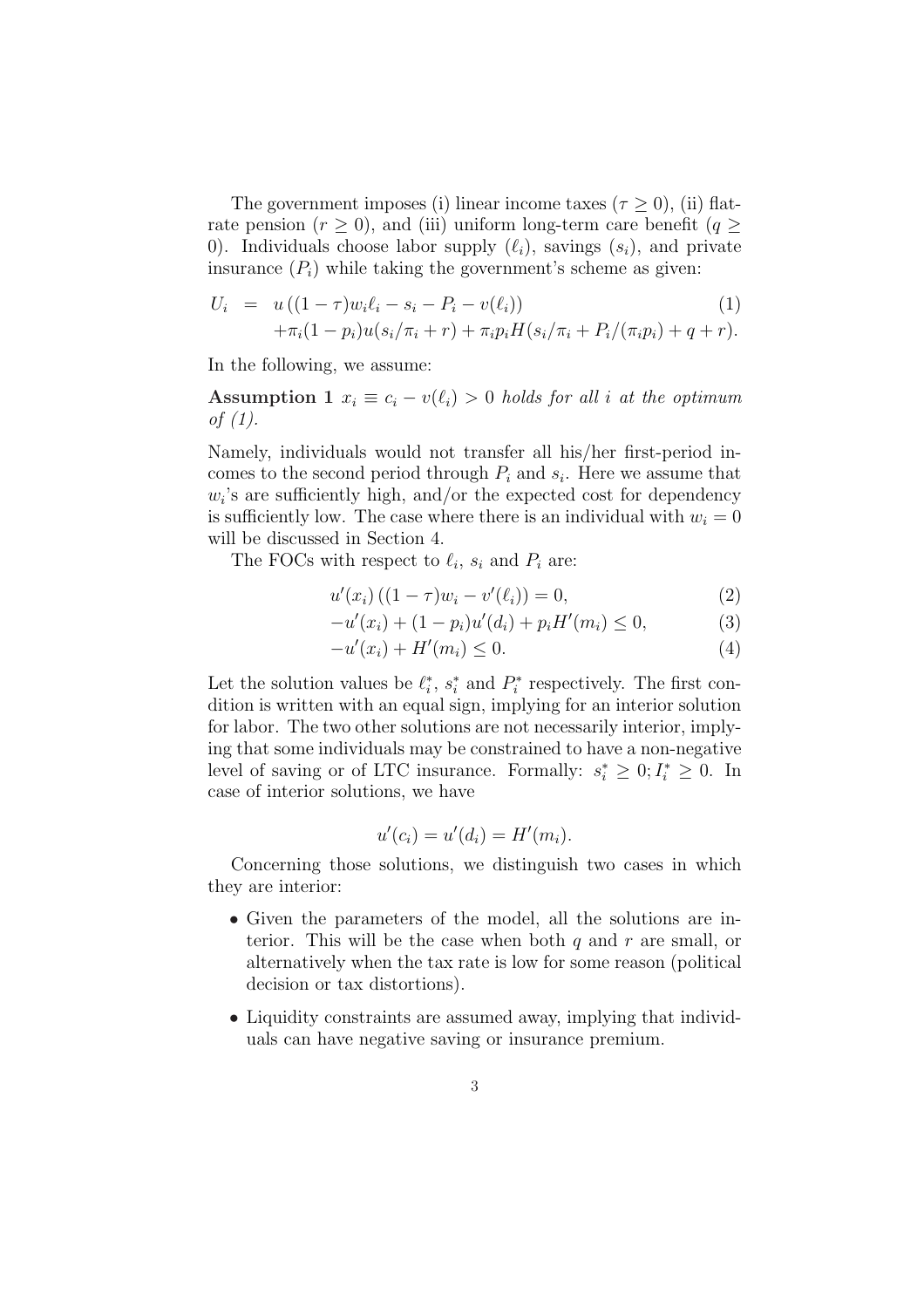We now turn to the optimal level of public benefits chosen by a government that is utilitarian or Rawlsian.

# **3 Utilitarian Case**

The problem of the utilitarian government is to maximize the following Lagrangian:

$$
\mathcal{L} = \sum n_i \{ u ((1 - \tau) w_i \ell_i^* - s_i^* - I_i^* - v(\ell_i^*)) \n+ \pi_i (1 - p_i) u(s_i^* / \pi_i + r) + \pi_i p_i H(s_i^* / \pi_i + I_i^* / (\pi_i p_i) + q + r) \} \n+ \mu \sum n_i (\tau w_i \ell_i^* - \pi_i r - \pi_i p_i q),
$$
\n(5)

For simplicity, the stars with respect to  $x_i$ ,  $d_i$ ,  $m_i$  and  $\ell_i$  are dropped in the remainder of the paper. The FOCs on *q* and *r* are as follows:

$$
\frac{\partial \mathcal{L}}{\partial q} = \sum n_i \pi_i p_i H'(m_i) - \mu \overline{\pi p},\tag{6}
$$

$$
\frac{\partial \mathcal{L}}{\partial r} = \sum n_i \pi_i \{ (1 - p_i) u'(d_i) + p_i H'(m_i) \} - \mu \overline{\pi}, \qquad (7)
$$

where the bar denote the population average of the respective parameter.

We adopt the view point of tax reform wherein we consider that the tax is given, not necessarily optimal, and we look at the welfare incidence of increasing *q* at the expense of *r* while keeping a balanced budget. This is given by:

$$
\frac{\partial \mathcal{L}^c}{\partial q} \equiv \frac{\partial \mathcal{L}}{\partial q} + \frac{\partial \mathcal{L}}{\partial r} \frac{\partial r}{\partial q} \Big|_{d\tau=0}
$$
  
=  $\left(1 - \frac{\overline{\pi p}}{\overline{\pi}}\right) \sum n_i \pi p_i H'(m_i) - \frac{\overline{\pi p}}{\overline{\pi}} \sum n_i \pi_i (1 - p_i) u'(d_i),$ 

or

$$
\frac{\partial \mathcal{L}^c}{\partial q} = \left(1 - \frac{\overline{\pi p}}{\overline{\pi}}\right) \overline{\pi p} \left( cov\left(H'(m_i), \frac{\pi_i p_i}{\overline{\pi p}}\right) - cov\left(u'(d_i), \frac{\pi_i(1-p_i)}{\overline{\pi}(1-p)}\right) + \Delta\right), (8)
$$

where  $\Delta \equiv \sum n_i \{ H'(m_i) - u'(d_i) \}.$ 

Regarding the second-period consumption  $(m_i \text{ and } d_i)$ , the following property holds (regardless of the liquidity constraints). The proof is given in the Appendix: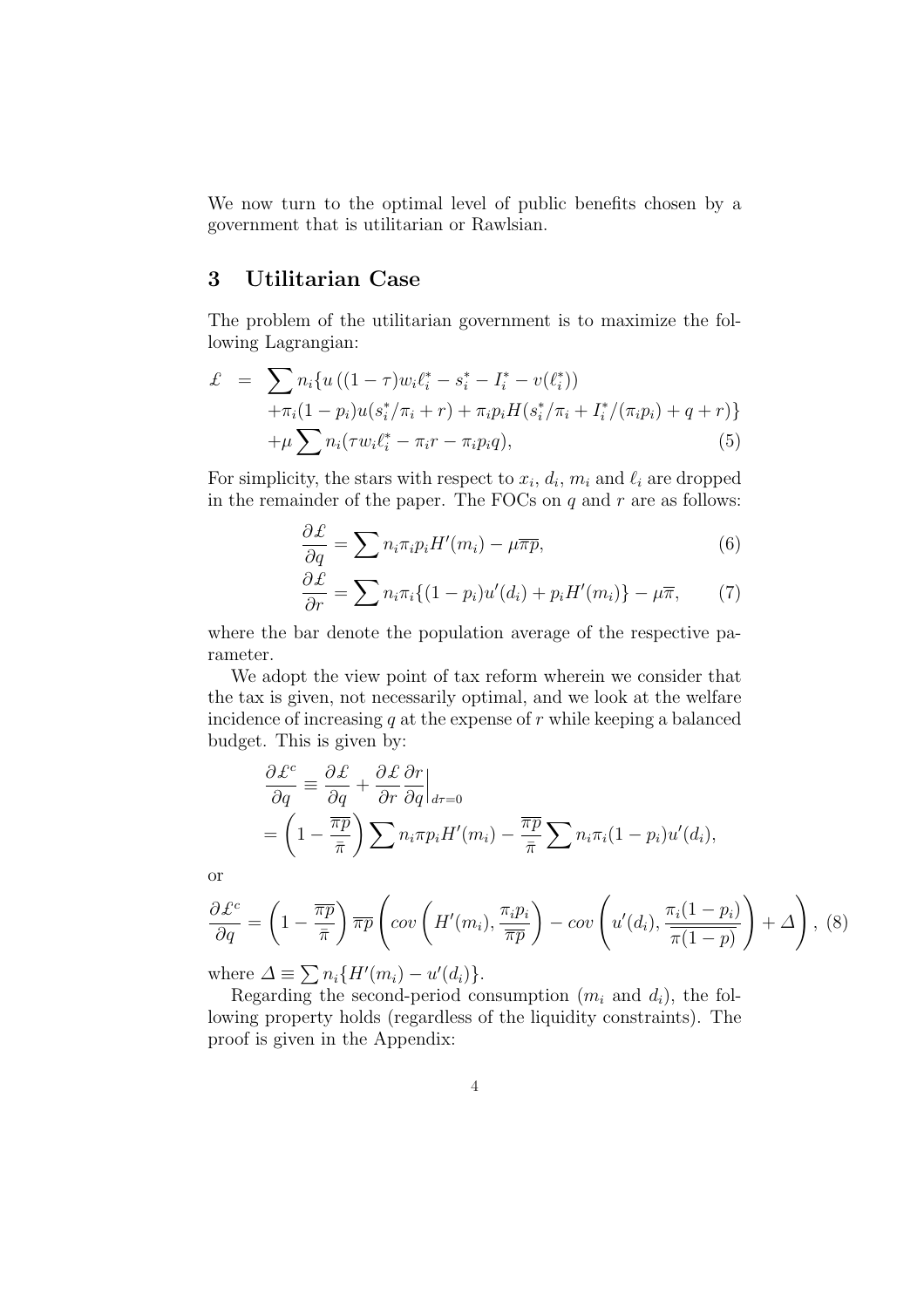**Lemma 1** *∂mi/∂w<sup>i</sup> ≥* 0 *and ∂di/∂w<sup>i</sup> ≥* 0 *with strict inequality when*  $s_i^* > 0$ *.* 

We assume in the following that wage differentials represent the dominant source of heterogeneity of *m<sup>i</sup>* and *d<sup>i</sup>* . Namely, we assume that *w* varies sufficiently across individuals.

If  $\pi$  is constant or has a low variance, then, from our stylized facts concerning the correlations between  $\pi p$  and  $\pi(1-p)$  on the one hand and *w* on the other hand, we have  $cov(H'(m_i), \pi_i p_i / \overline{\pi p}) > 0$ and  $cov(u'(d_i), \pi_i(1-p_i)/\pi(1-p)) < 0$ . The LTC social insurance realizes targeted expenditures but the public pension favors the productive individuals who also live longer. Notice that we assume that the tax distortions are independent of the type of insurances. Therefore, as long as  $\Delta = 0$   $(H'(m_i) - u'(d_i) = 0$  for all *i*), it is always desirable to increase  $q$  at the expense of  $r$ ; in other words,  $\partial \mathcal{L}^c / \partial q > 0$  in the case of interior solutions.  $\Delta = 0$  holds if both  $s_i^*$ and  $I_i^*$  are positive for all individuals. For low values of both  $q$  and  $r$  (and  $\tau$ ), this condition is fullfilled.

To get *<sup>∂</sup>£<sup>c</sup>*  $\frac{\partial z}{\partial q} \leq 0$ , we have to assume that  $\Delta$  is negative and large enough. For an illustrative purpose, suppose that  $H(y) = u(y - L)$ where  $L > 0$  stands for the resources needed to compensate for the dependency.

# **Lemma 2** *Suppose that*  $H(y) = u(y - L)$ *. If*  $q \leq L$ *, then*  $\Delta > 0$ *.*

Only if  $q > L$  (the government fully compensates resources the need for the dependency), we have  $H'(m_i) = u'(s_i^*/\pi_i + q + r - L)$  $u'(s_i^*/\pi_i + r)$ , so that  $\Delta < 0$ . However, note that  $q > L$  is a necessary but not sufficient condition for  $\frac{\partial \mathcal{L}^c}{\partial \mathcal{L}^c}$  $\frac{\partial z}{\partial q}$  ≤ 0. This leads us to our first theorem.

**Theorem 1** *It is always desirable to have a balanced budget increase in LTC benefits at the expense of social security benefits, as long as the liquidity constraint is not binding for all individuals. In case part of the population is subject to a liquidity constraint, this dominance of LTC over social security still holds as long as LTC benefits are not too high relative to pension benefits.*

<sup>&</sup>lt;sup>2</sup>From (3) and (4),  $-u'(x_i) + H'(m_i) < -u'(x_i) + (1 - p_i)u'(d_i) + p_iH'(m_i) \leq 0$ , so that  $I_i^* = 0$  for all *i*.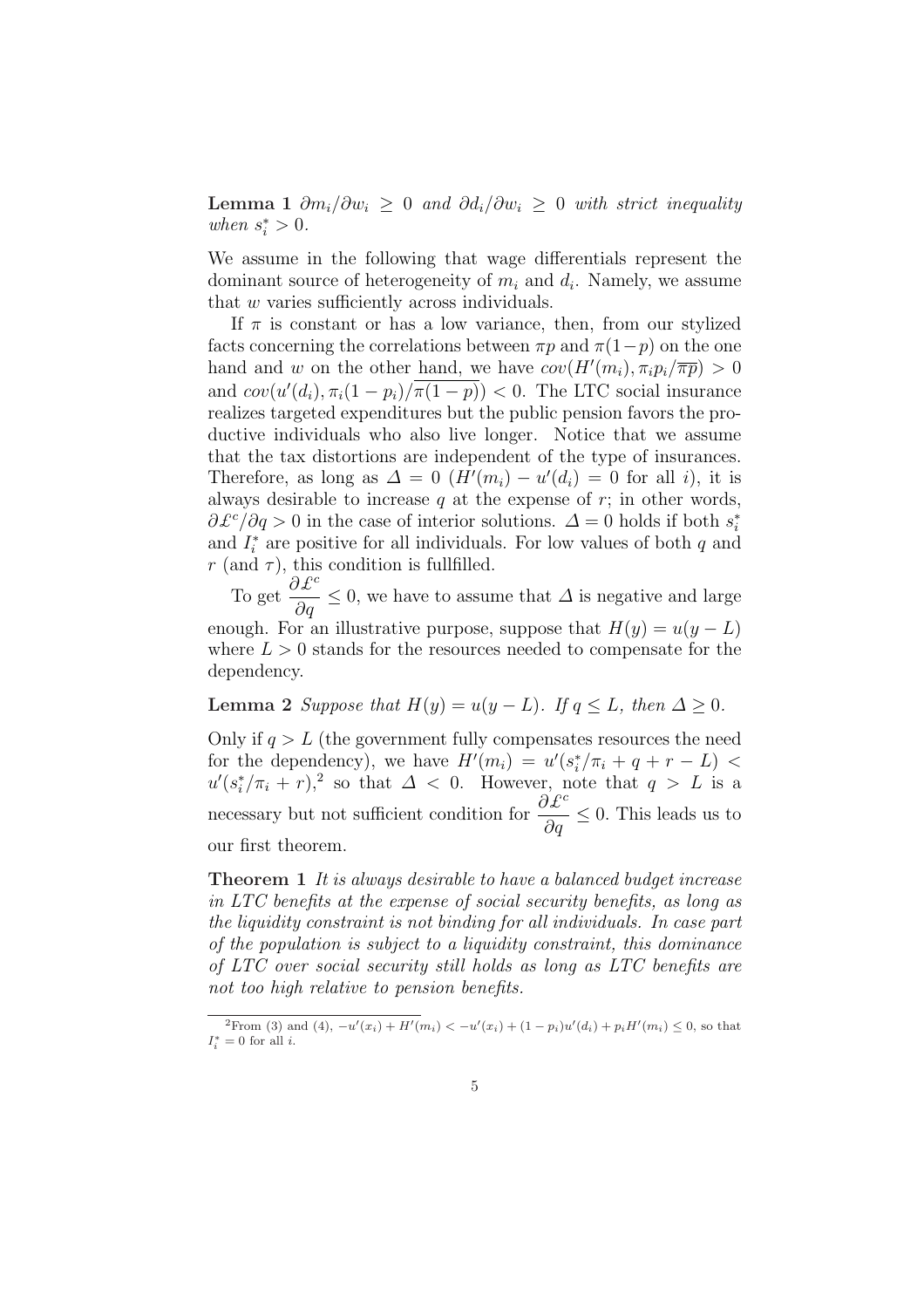Combining (6) and the revenue-side optimization, we obtain:

$$
\frac{\partial \mathcal{L}^c}{\partial \tau} = \frac{\partial \mathcal{L}}{\partial \tau} + \frac{\partial \mathcal{L}}{\partial q} \frac{\partial q}{\partial \tau} \Big|_{dr=0}
$$
\n
$$
= \sum n_i u'_i(x_i)(-w_i \ell_i) + \sum n_i \pi_i p_i H'(m_i) \frac{\overline{y} + \tau \partial \overline{y} / \partial \tau}{\overline{\pi p}} \qquad (9)
$$
\n
$$
= -\text{cov}(u'(x_i), y_i) + \text{cov}(H'(m_i), \frac{\pi_i p_i}{\overline{\pi p}}) \overline{y} - \Gamma \overline{y} + \mu \tau \frac{\partial \overline{y}}{\partial \tau},
$$

where  $y_i \equiv w_i \ell_i$  and  $\Gamma \equiv \sum n_i \{u'(x_i) - H'(m_i)\} \geq 0$ . This implies:

$$
\tau^* = \frac{-cov\left(u'(x_i), \frac{y_i}{\overline{y}}\right) + cov\left(H'(m_i), \frac{\pi_i p_i}{\overline{\pi p}}\right) - \Gamma}{-\mu \partial \overline{y}/\partial \tau \cdot 1/\overline{y}} > 0. \quad (10)
$$

The denominator is the conventional efficiency term. It is positive. The first term of the numerator is the traditional equity term  $-cov(u'(x_i), y_i) > 0$ . These two terms correspond to the conventional optimal tax formula (e.g., Sheshinski (1972) and Hellwig (1986)). This redistributive impact of the conventional first term of the numerator is reinforced by the second term, which is positive and reflects the redistributive impact of the LTC benefit. Note that if instead of using the tax proceeds for LTC they were used for pensions, the second term of the numerator would be negative, reflecting the fact that pensions tend to benefit the high-income individuals. The last term of the numerator represents the cost of the binding liquidity constraints (4).

Below we have a further discussion for the case of  $H(y) = u(y -$ *L*). Lemma 2 implies the following:

**Theorem 2** *Suppose that*  $H(y) = u(y - L)$ *. Let*  $(\tau^*, q^*, r^*)$  *be the utilirarian social optimum. If*  $q^* \leq L$ *, then*  $r^* = 0$ *.* 

Evaluated at  $q \leq L$  and  $r = 0$ , taking account of the government budget balance, the total effect of the tax increase for the increase of *q* is given by (9). Whether there exists the optimum at  $q^* \leq L$ depends on the sign of (9) at  $q \leq L$ . The qualitative features are as follows. Other things being equal,  $(9)$  is lower (and  $q^*$  is lower) when the distribution of income and risk of dependency are more equal, or when the tax distortions are high.<sup>3</sup>

<sup>&</sup>lt;sup>3</sup>When  $q \leq L$  and  $r = 0$ , we can show that  $\Gamma = 0$ . Dividing (9) by  $\overline{yu'(x_i)}$ , it is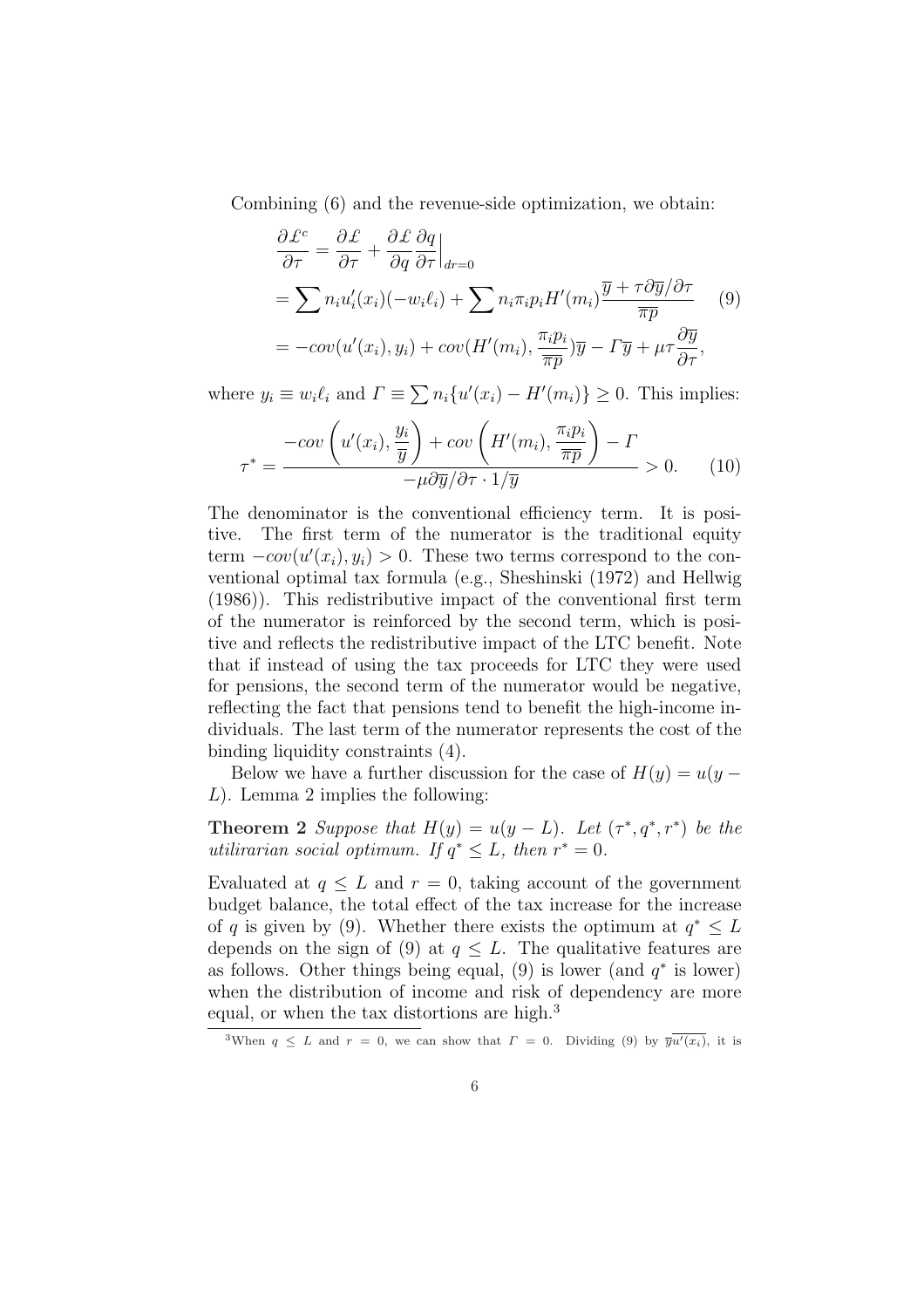Between *q* and *r*, the priority is given to *q* until  $q = L$ .  $r^* > 0$ might happen only when  $q^*$  > L (individuals are overly insured under dependency), which we do not observe in reality.

#### **4 Rawlsian Case**

Suppose that there is an individual 0 whose  $w_0 = 0$ . For this individual, we have  $s_0^* = 0$  and  $P_0^* = 0$ . Suppose that the government's social objective is to maximize the second-period utility of individual 0:

$$
\mathcal{L} = \pi_0 (1 - p_0) u(r) + \pi_0 p_0 H(q + r) + \mu \sum n_i (\tau w_i \ell_i^* - \pi_i r - \pi_i p_i q), (11)
$$

Since individual 0 does not pay the payroll tax, the optimal tax rate under this social objective is the peak of the Laffer curve:  $\tau^* =$ *y*  $-\frac{\partial}{\partial y/\partial \tau}$ . The issue here is how to allocate the tax revenue between

$$
r
$$
 and  $q$ .

$$
\frac{\partial \mathcal{L}}{\partial q} = \pi_0 p_0 H'(r + q) - \mu \overline{\pi p},\tag{12}
$$

$$
\frac{\partial \mathcal{L}}{\partial r} = \pi_0 \{ (1 - p_0) u'(r) + p_0 H'(r + q) \} - \mu \overline{\pi}.
$$
 (13)

From these FOCs, we have:

$$
\frac{\partial \mathcal{L}^c}{\partial q} = \left(1 - \frac{\overline{\pi p}}{\overline{\pi}}\right) \pi_0 p_0 H'(r + q) - \frac{\overline{\pi p}}{\overline{\pi}} \pi_0 (1 - p_0) u'(r) \tag{14}
$$

In other words, a compensated increase of LTC benefits, *q*, is desirable if and only if:

$$
H'(r+q) > u'(r)\Phi,\t\t(15)
$$

where  $\Phi = \frac{1-p_0}{p_0}$  $\frac{\overline{\pi p}/\bar{\pi}}{1-\overline{\pi p}/\bar{\pi}} < 1.$ 

The parameter *Φ* depends on the avarage probability of dependency  $(\overline{\pi p}/\overline{\pi})$  and the probability of dependency of the poorest individuals  $(p_0)$ . Note that in case of  $\pi_i = \overline{\pi}$  for all *i*,  $\Phi < 1$  since  $p_0 > \overline{p}$ .

increasing in  $-cov(u'(\underline{x_i})/u'(x_i), y_i/\overline{y})$  and decreasing in  $\partial \overline{y}/\partial \tau \cdot 1/\overline{y}$ . Noting that  $\mu =$  $cov(u'(x_i), \pi_i p_i / \overline{\pi p}) + u'(x_i)$ , evaluated at the left side of the Laffer curve  $(\overline{y} + \tau \partial \overline{y}/\partial \tau > 0)$ , the value is increasing in  $cov(u'(x_i)/u'(x_i), \pi_i p_i/\overline{\pi p}).$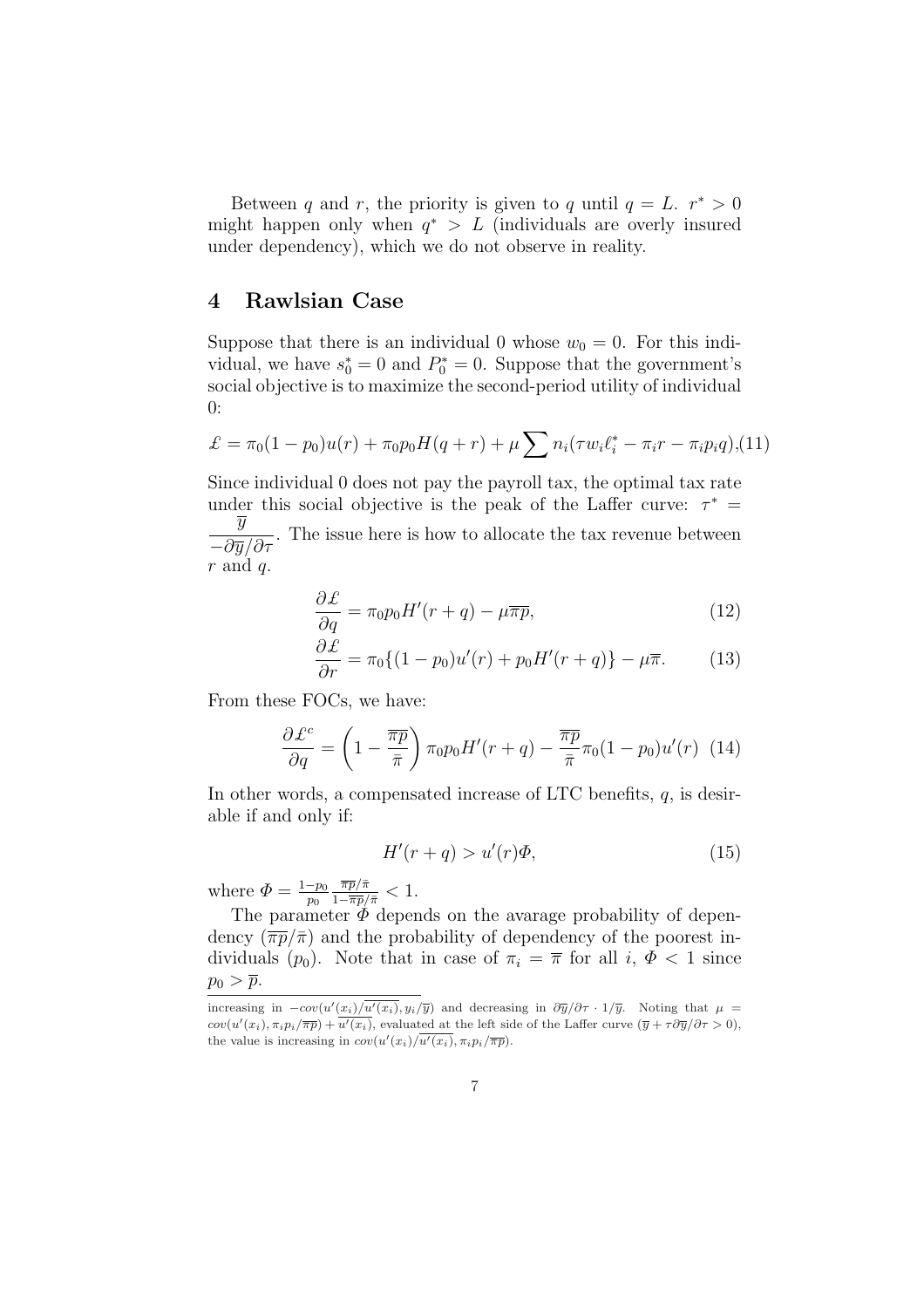Clearly in the Ralwsian case, the superiority of LTC benefits over social security is more limited than in the utilitarian case.

**Theorem 3** *In the Rawlsian case, a balanced budget increase in LTC benefits is desirable as long as these are not too high relative to pension benefits and if the dependence probability of the poorest is higher than that of the average population.*

### **5 Conclusion**

This paper has studied the design of both a social LTC insurance and a public pension system. Both benefits were uniform as well as the payroll tax rate. Under the realistic assumption of a positive correlation between income and the survival probability and of a negative correlation of the dependency probability and income for the skilled and a lower probability of turning dependent, we show that a utilitarian government should give priority to the LTC scheme relative to the pension program. When the government adopts a Rawlsian criterion, both programs are needed and the relative advantage of one over the other will depend on the comparison between the average probabilities of survival and dependency and those of the worst-off individuals. In this paper, we use linear instruments. In a companion paper (Nishimura and Pesitieau (2016)) we instead use non-linear instruments but with just two types of individuals. In the optimal non-linear scheme, our stylized facts determine the features of the optimal tax policies on the saving and the LTC schemes.

# **Appendix**

**Proof of Lemma 1:** Let  $f(\tau, w_i) \equiv (1 - \tau)w_i \ell_i^* - v(\ell_i^*)$ . From the Envelope Theorem,  $\partial f / \partial w_i = (1 - \tau) \ell_i^* > 0$ . When  $s_i^* > 0$ and  $P_i^* > 0$ , (3) and (4) imply  $u'(f(\tau, w_i) - s_i^* - P_i^*) = H'(m_i) =$  $u'(s_i^*/\pi_i+r)$ , so  $x_i =$ *s ∗ i πi*  $+r = \frac{f(\tau, w_i) - P_i^* - r}{1 - r}$  $1 + \pi_i$ +*r*. Differentiating  $-u'$   $\left(\frac{f(\tau, w_i) - P_i^* - r}{1 - r}\right)$  $1 + \pi_i$ + *r*  $\setminus$  $+H'$  $\int f(\tau, w_i) - P_i^* - r$  $1 + \pi_i$  $+$ *P ∗ i πip<sup>i</sup>*  $+ q + r$  $\setminus$ = 0, we obtain:

$$
\frac{\partial P_i^*}{\partial w_i} = \frac{(u''(x_i) - H''(m_i))/(1 + \pi_i) \cdot \partial f / \partial w_i}{(u''(x_i) - H''(m_i))/(1 + \pi_i) + H''(m_i)/(\pi_i p_i)}.
$$
(16)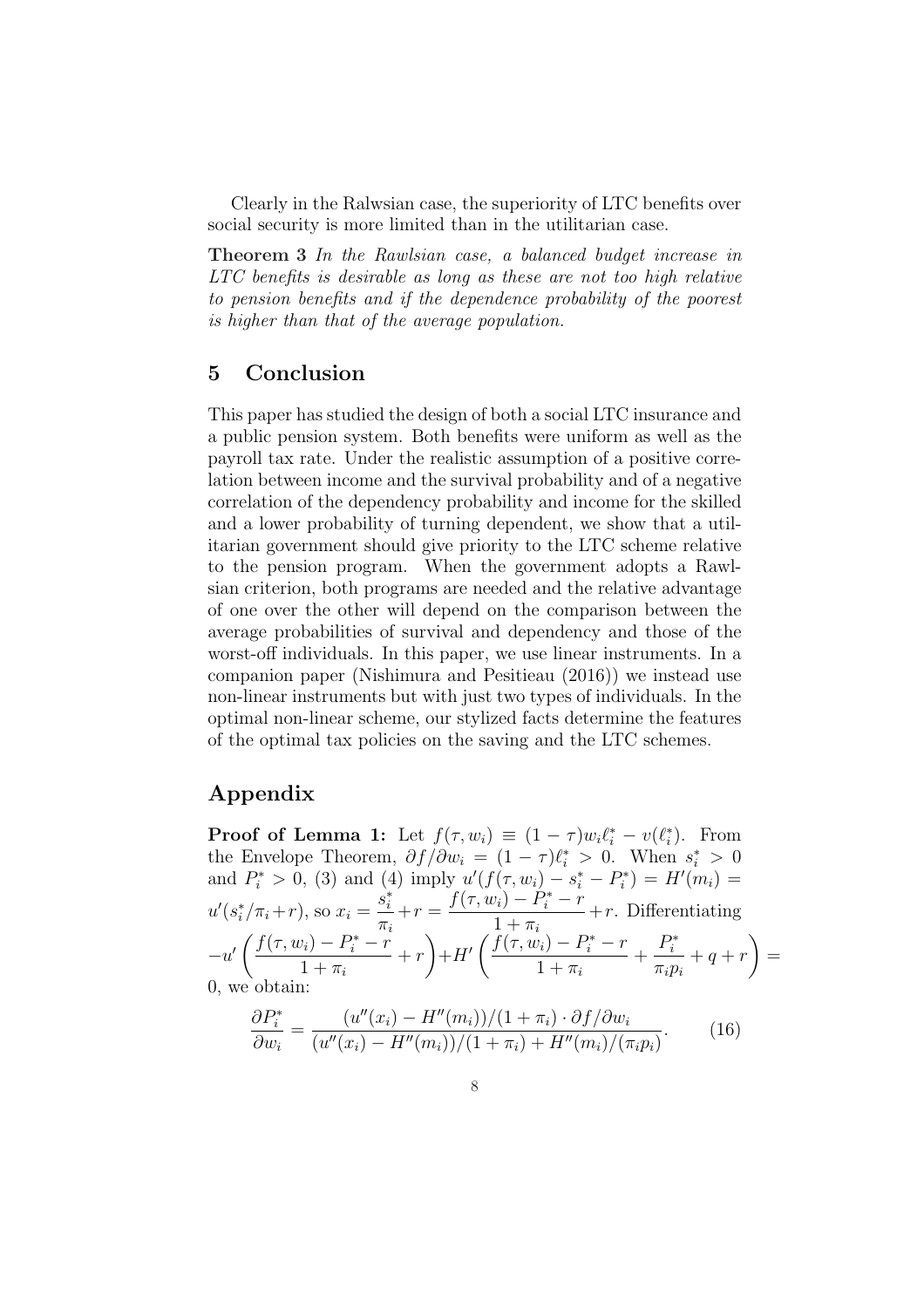The denominator of (16) is negative due to the second-order condition with respect to  $P_i^*$ . Then  $\frac{\partial x_i}{\partial x_i}$ *∂w<sup>i</sup>* = 1  $1 + \pi_i$ µ *∂f ∂w<sup>i</sup> − ∂P<sup>∗</sup> i ∂w<sup>i</sup>*  $\setminus$ =  $H''(m_i)/(\pi_i p_i)\partial f/\partial w_i$ *∂m<sup>i</sup>* =

 $u''(x_i) - H''(m_i) + H''(m_i)(1 + \pi_i)/(\pi_i p_i)$  $> 0$ . Since  $H''(m_i)$ *∂w<sup>i</sup>*  $u''(d_i)$ *∂d<sup>i</sup> ∂w<sup>i</sup>*  $= u''(x_i)$ *∂x<sup>i</sup> ∂w<sup>i</sup>* , we have  $\frac{\partial m_i}{\partial n_j}$ *∂w<sup>i</sup> <sup>&</sup>gt;* 0 and *∂d<sup>i</sup> ∂w<sup>i</sup> >* 0.

When the individual optimum faces the liquidity constraint for  $P_i^*$ , then (3) and (4) are characterized by  $-\frac{u'(f(\tau, w_i) - s_i^*) + (1 - \tau_i^*)}{\tau_i}$  $p_i)u'(s_i^*/\pi_i+r) + p_iH'(s_i^*/\pi_i+q+r) \leq 0$  and  $P_{i}^* = 0$ . When  $s_i^* > 0$ , differentiating the former equation, we obtain  $\frac{\partial s_i^*}{\partial s_i^*}$ *∂w<sup>i</sup>* =

$$
\frac{u''(x_i)}{u''(x_i) + (1 - p_i)u''(d_i)/\pi_i + p_i H''(m_i)/\pi_i} \frac{\partial f}{\partial w_i} > 0.
$$
 When  $s_i^* = 0$  and  $P_i^* = 0$ ,  $\partial m_i/\partial w_i = 0$ .

When 
$$
s_i^* = 0
$$
 and  $P_i^* > 0$ , then differentiating  $-u'(f(\tau, w_i) - P_i^*)$ +  
\n
$$
H'\left(\frac{P_i^*}{\pi_i p_i} + q + r\right) = 0, \frac{\partial x_i}{\partial w_i} = \frac{\partial f}{\partial w_i} - \frac{\partial P_i^*}{\partial w_i} = \frac{H''(m_i)/(\pi_i p_i)}{u''(x_i) + H''(m_i)/(\pi_i p_i)} \frac{\partial f}{\partial w_i} > 0.
$$
\nSince  $H''(m_i) \frac{\partial m_i}{\partial w_i} = u''(x_i) \frac{\partial x_i}{\partial w_i}$ , we have  $\frac{\partial m_i}{\partial w_i} > 0$ . *Q.E.D.*

**Proof of Lemma 2**: Suppose that  $q \leq L$ . If (4) holds in equality, then (3) implies that  $-v'(x_i) + (1 - p_i)u'(d_i) + p_i H'(m_i) =$  $(1 - p_i)(u'(d_i) - H'(m_i)) \leq 0$  for all *i*. When  $q \leq L$  and  $P_i^* = 0$ ,  $u'(d_i) = u'(s_i^*/\pi_i + r) \leq H'(s_i^*/\pi_i + r + q) = H'(m_i)$  for all *i*. Therefore,  $u'(d_i) \leq H'(m_i)$  for all *i* when  $q \leq L$ . We therefore have  $\Delta \geq 0$ . *Q.E.D.*

# **References**

- [1] Cremer, Helmuth, Jean Lozachmeur, and Pierre Pestieau. (2010) "Collective annuities and redistribution." Journal of Public Economic Theory 12.1, 23-41.
- [2] Cremer, Helmuth and Pierre Pestieau. (2014) "Social long-term care insurance and redistribution." International Tax and Public Finance 21.6, 955-974.
- [3] Hellwig, Martin F. "The optimal linear income tax revisited." Journal of Public Economics 31.2, 163-179.